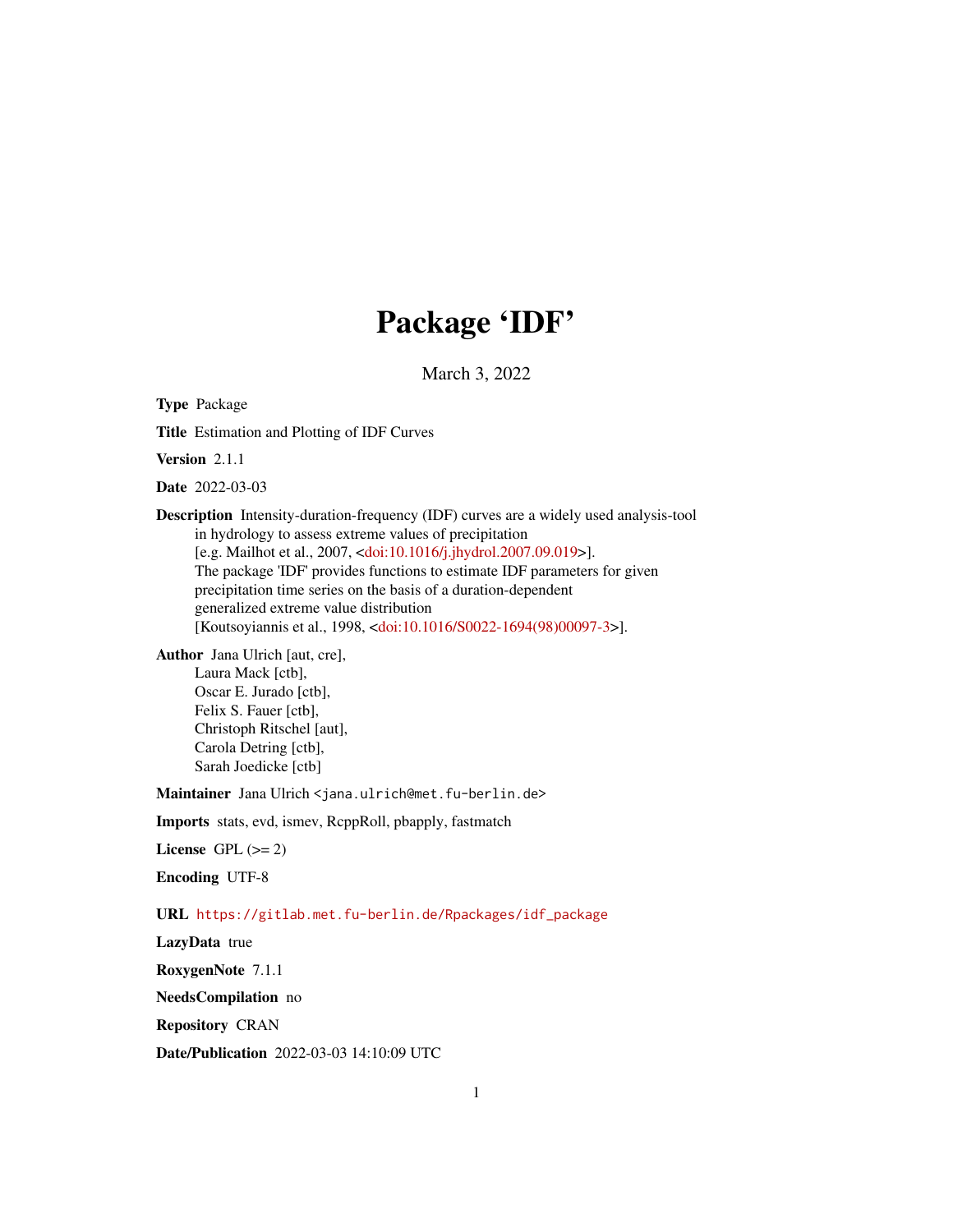## <span id="page-1-0"></span>R topics documented:

<span id="page-1-1"></span>

IDF-package *Introduction*

#### **Description**

This package provides functions to estimate IDF relations for given precipitation time series on the basis of a duration-dependent generalized extreme value distribution (d-GEV). The central function is [gev.d.fit](#page-5-1), which uses the method of maximum-likelihood estimation for the d-GEV parameters, whereby it is possible to include generalized linear modeling for each parameter. This function was implemented on the basis of gev. fit. For more detailed information on the methods and the application of the package for estimating IDF curves with spatial covariates, see Ulrich et. al (2020).

## Details

• The **d-GEV** is defined following Koutsoyiannis et al. (1998):

$$
G(x) = \exp[-(1 + \xi(x/\sigma(d) - \tilde{\mu}))^{-1/\xi}]
$$

defined on  $\{x : 1 + \xi(x/\sigma(d) - \tilde{\mu} > 0)\}\$ , with the duration dependent scale parameter  $\sigma(d) = \sigma_0/(d+\theta)^{\eta} > 0$ , modified location parameter  $\tilde{\mu} = \mu/\sigma(d) \in R$  and shape parameter  $\xi \in R$ ,  $\xi \neq 0$ . The parameters  $\theta \leq 0$  and  $0 < \eta < 1$  are duration offset and duration exponent and describe the slope and curvature in the resulting IDF curves, respectively.

• The dependence of scale and location parameter on duration,  $\sigma(d)$  and  $\mu(d)$ , can be extended by multiscaling and flattening, if requested. Multiscaling introduces a second duration exponent  $\eta_2$ , enabling the model to change slope linearly with return period. Flattening adds a parameter  $\tau$ , that flattens the IDF curve for long durations:

$$
\sigma(x) = \sigma_0(d+\theta)^{-(\eta+\eta_2)} + \tau
$$

$$
\mu(x) = \tilde{\mu}(\sigma_0(d+\theta)^{-\eta_1} + \tau)
$$

• A useful introduction to **Maximum Likelihood Estimation** for fitting for the generalized extreme value distribution (GEV) is provided by Coles (2001). It should be noted, however, that this method uses the assumption that block maxima (of different durations or stations) are independent of each other.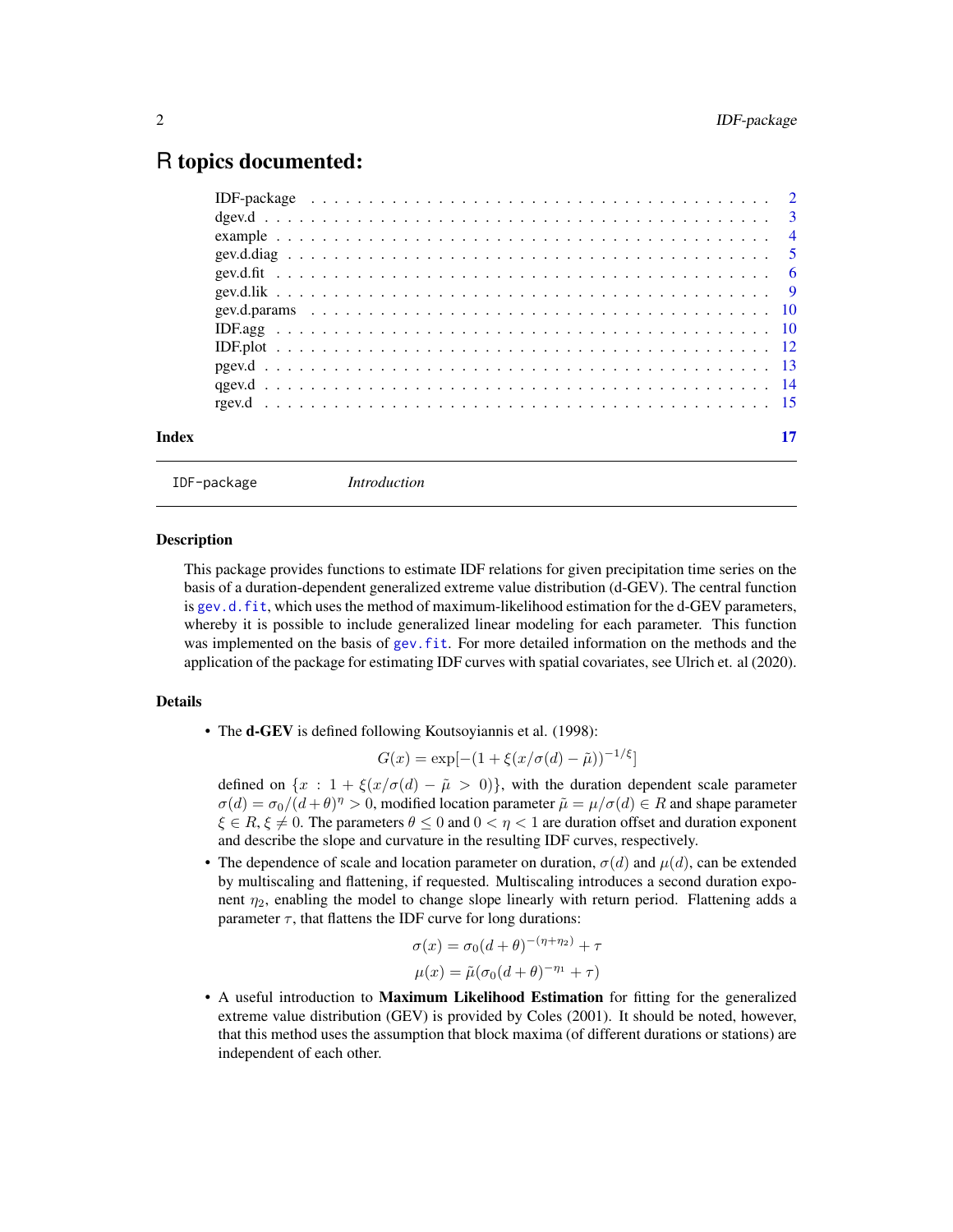#### <span id="page-2-0"></span> $\deg$ ev.d $\qquad \qquad \qquad$ 3

## References

- Ulrich, J.; Jurado, O.E.; Peter, M.; Scheibel, M.; Rust, H.W. Estimating IDF Curves Consistently over Durations with Spatial Covariates. Water 2020, 12, 3119, https://doi.org/10.3390/w12113119
- Demetris Koutsoyiannis, Demosthenes Kozonis, Alexandros Manetas, A mathematical framework for studying rainfall intensity-duration-frequency relationships, Journal of Hydrology, Volume 206, Issues 1–2,1998,Pages 118-135,ISSN 0022-1694, https://doi.org/10.1016/S0022- 1694(98)00097-3
- Coles, S.An Introduction to Statistical Modeling of Extreme Values; Springer: New York, NY, USA, 2001, https://doi.org/10.1198/tech.2002.s73

## Examples

## Here are a few examples to illustrate the order in which the functions are intended to be used.

## Step 0: sample 20 years of example hourly 'precipitation' data

<span id="page-2-1"></span>dgev.d *d-GEV probability density function*

#### Description

Probability density function of duration-dependent GEV distribution

#### Usage

```
dgev.d(q, mut, sigma0, xi, theta, eta, d, eta2 = 0, tau = 0, ...)
```
#### **Arguments**

| q        | vector of quantiles                                                                                                       |
|----------|---------------------------------------------------------------------------------------------------------------------------|
|          | mut, sigma0, xi numeric value, giving modified location $\tilde{\mu}$ , scale offset $\sigma_0$ and shape parameter<br>ε. |
| theta    | numeric value, giving duration offset $\theta$ (defining curvature of the IDF curve)                                      |
| eta      | numeric value, giving duration exponent $\eta$ (defining slope of the IDF curve)                                          |
| d        | positive numeric value, giving duration                                                                                   |
| eta2     | numeric value, giving a second duration exponent $\eta_2$ (needed for multiscaling).<br>Default: $\eta_2 = 0$ .           |
| tau      | numeric value, giving intensity offset $\tau$ (defining flattening of the IDF curve).<br>Default: $\tau = 0$ .            |
| $\cdots$ | additional parameters passed to dgev                                                                                      |

#### Details

For details on the d-GEV and the parameter definitions, see [IDF-package.](#page-1-1)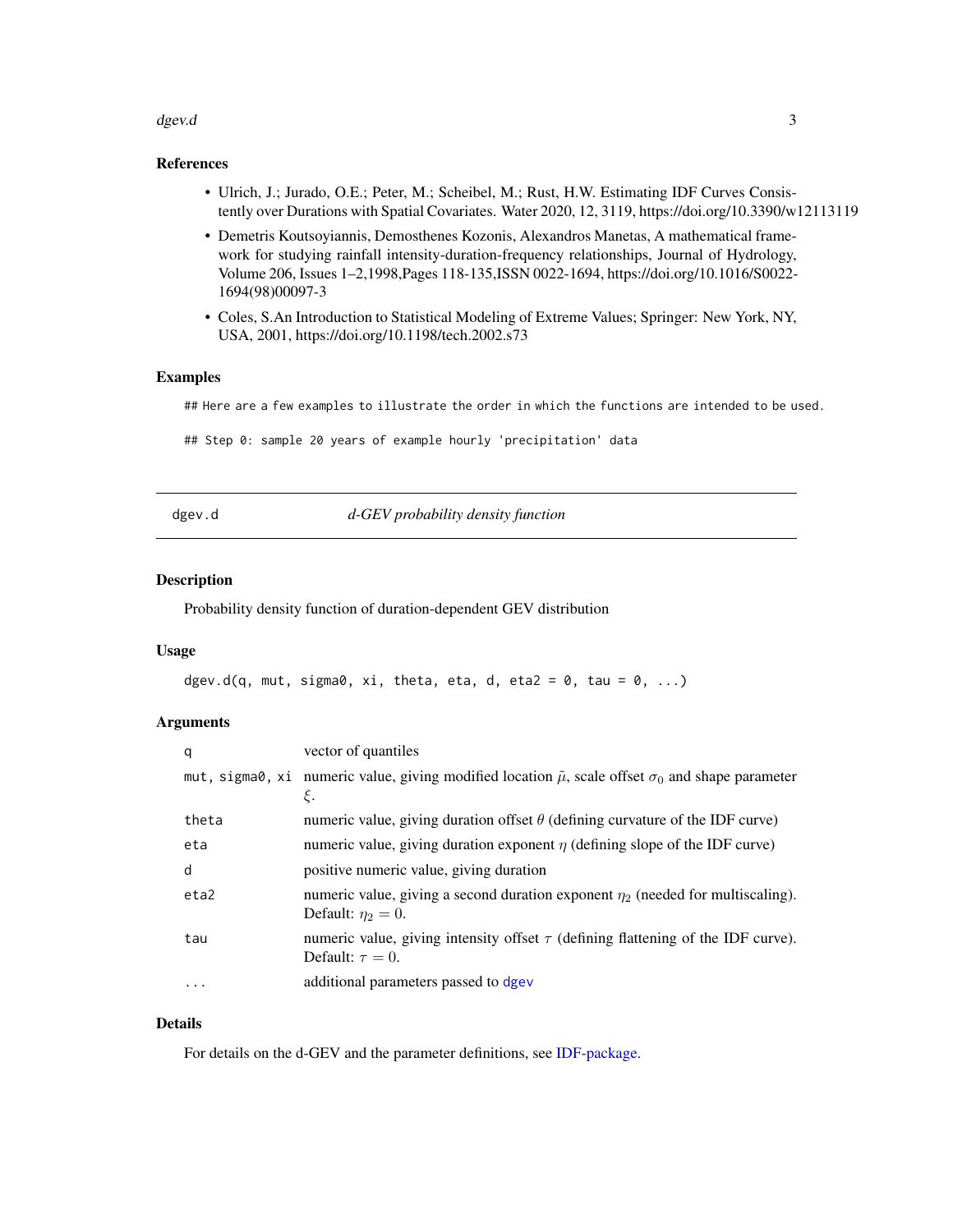#### <span id="page-3-0"></span>Value

list containing vectors of density values for given quantiles. The first element of the list are the density values for the first given duration etc.

#### See Also

[pgev.d](#page-12-1), [qgev.d](#page-13-1), [rgev.d](#page-14-1)

#### Examples

```
x \leq -\text{seq}(4, 20, 0.1)# calculate probability density for one duration
dgev.d(q=x,mut=4,sigma0=2,xi=0,theta=0.1,eta=0.1,d=1)
# calculate probability density for different durations
ds < -1:4dens <- lapply(ds,dgev.d,q=x,mut=4,sigma0=2,xi=0,theta=0.1,eta=0.1)
plot(x, dens[[1]], type='l', ylim = c(0, 0.21), ylab = 'Probability Density')for(i in 2:4){
 lines(x,dens[[i]],lty=i)
}
legend('topright',title = 'Duration',legend = 1:4,lty=1:4)
```
#### example *Sampled data for duration-dependent GEV*

#### Description

Randomly sampled data set used for running the example code, containing:

- \$xdat: 'annual' maxima values
- \$ds: corresponding durations
- \$cov1, \$cov2: covariates

d-GEV parameters used for sampling:

- $\tilde{\mu} = 4 + 0.2cov_1 + 0.5cov_2$
- $\sigma_0 = 2 + 0.5 cov_1$
- $\xi = 0.5$
- $\bullet$   $\theta = 0$
- $\eta = 0.5$
- $\eta_2 = 0.5$
- $\tau = 0$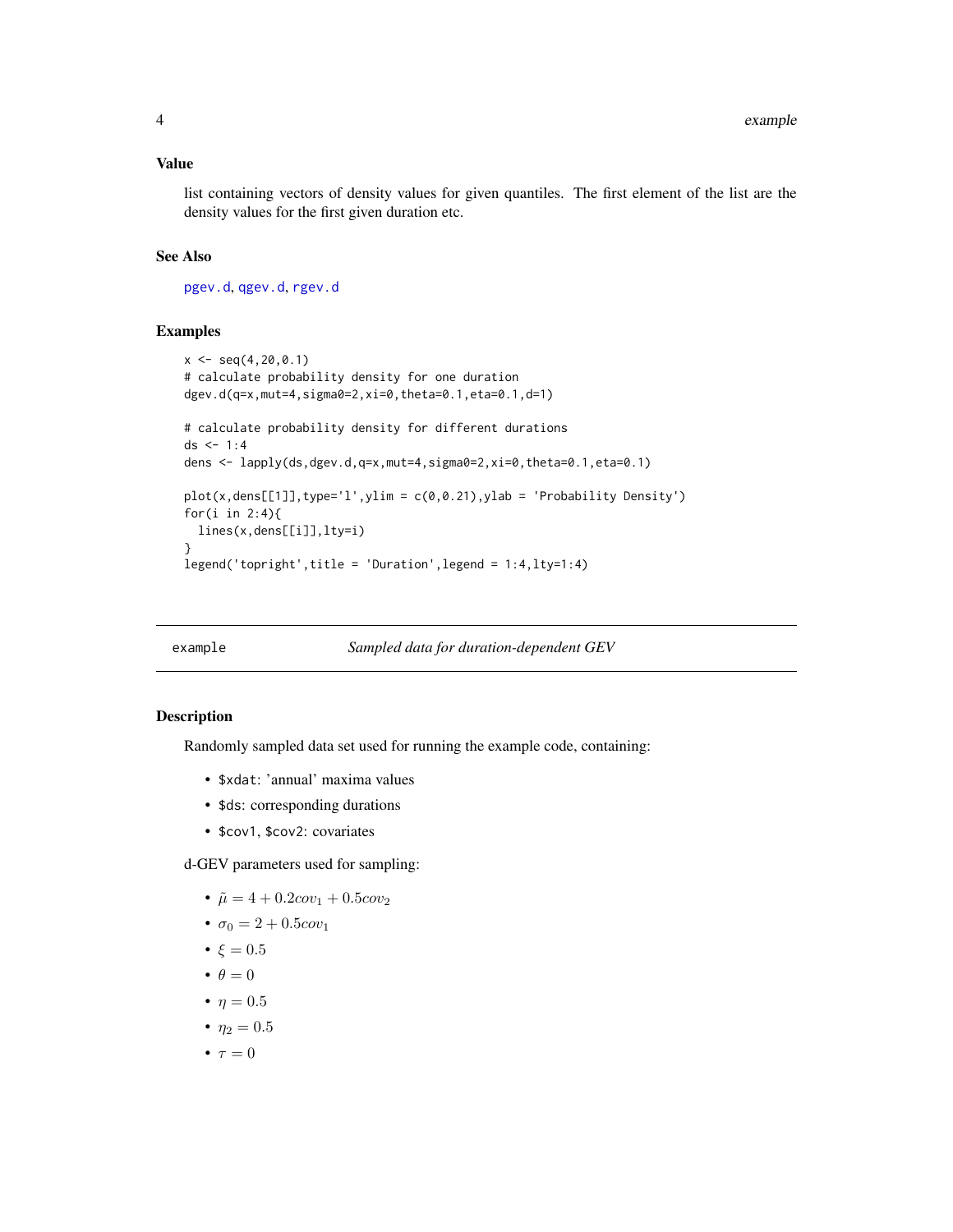#### <span id="page-4-0"></span>gev.d.diag 5

## Usage

data('example',package ='IDF')

## Format

A data frame with 330 rows and 4 variables

## gev.d.diag *Diagnostic Plots for d-gev Models*

#### Description

Produces diagnostic plots for d-gev models using the output of the function [gev.d.fit](#page-5-1). Values for different durations can be plotted in different colors of with different symbols.

## Usage

```
gev.d.diag(
  fit,
  subset = NULL,
  cols = NULL,
 pch = NULL,
 which = "both",
 mfrow = c(1, 2),
  legend = TRUE,title = c("Residual Probability Plot", "Residual Quantile Plot"),
  emp.lab = "Empirical",
 mod.lab = "Model",
 ci = FALSE,...
)
```

| fit    | object returned by gev.d.fit                                                                                                                               |
|--------|------------------------------------------------------------------------------------------------------------------------------------------------------------|
| subset | an optional vector specifying a subset of observations to be used in the plot                                                                              |
| cols   | optional either one value or vector of same length as unique (fits ds) to specify<br>the colors of plotting points. The default uses the rainbow function. |
| pch    | optional either one value or vector of same length as unique (fit\$ds) contain-<br>ing integers or symbols to specify the plotting points.                 |
| which  | string containing 'both', 'pp' or 'qq' to specify, which plots should be produced.                                                                         |
| mfrow  | vector specifying layout of plots. If both plots should be produced separately,<br>set to $c(1,1)$ .                                                       |
| legend | logical indicating if legends should be plotted                                                                                                            |
| title  | character vector of length 2, giving the titles for the pp- and the qq-plot                                                                                |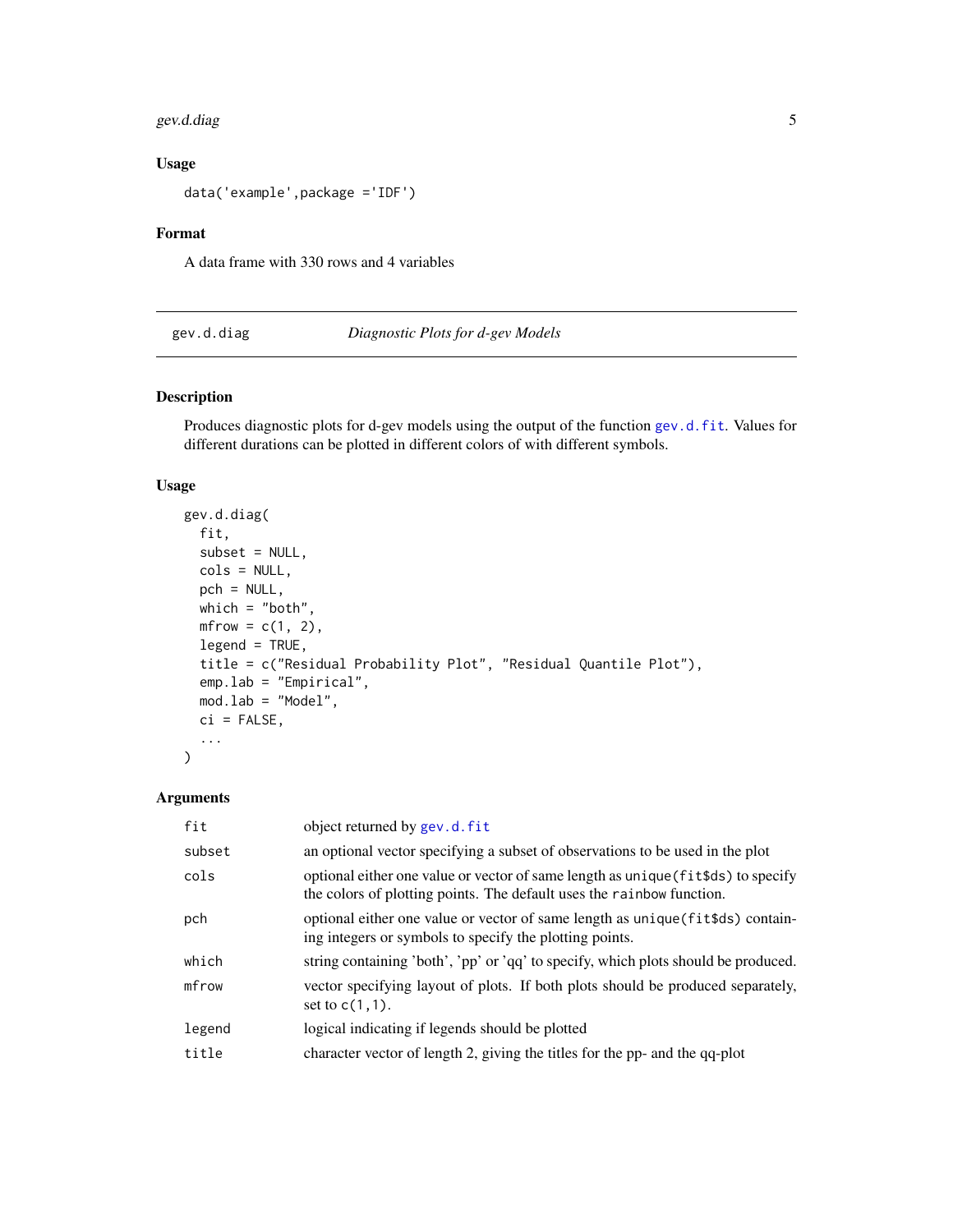<span id="page-5-0"></span> $6$  gev.d.fit

| emp.lab.mod.lab |                                                                        |
|-----------------|------------------------------------------------------------------------|
|                 | character string containing names for empirical and model axis         |
| сi              | logical indicating whether 0.95 confidence intervals should be plotted |
| $\cdots$        | additional parameters passed on to the plotting function               |
|                 |                                                                        |

#### Examples

```
data('example',package ='IDF')
fit <- gev.d.fit(xdat=example$dat,ds = example$d,ydat=as.matrix(example[,c('cov1','cov2')])
                 ,mutl=c(1,2),sigma0l=1)
# diagnostic plots for complete data
gev.d.diag(fit,pch=1,ci = TRUE)
# diagnostic plots for subset of data (e.g. one station)
gev.d.diag(fit,subset = example$cov1==1,pch=1,ci = TRUE)
```
<span id="page-5-1"></span>gev.d.fit *Maximum-likelihood Fitting of the duration-dependent GEV Distribution*

#### Description

Modified [gev.fit](#page-0-0) function for Maximum-likelihood fitting for the duration-dependent generalized extreme value distribution, following Koutsoyiannis et al. (1998), including generalized linear modeling of each parameter.

#### Usage

```
gev.d.fit(
 xdat,
 ds,
 ydat = NULL,mut1 = NULL,signal = NULL,xil = NULL,theta = NULL,etal = NULL,tau = NULL,eta2l = NULL,mutlink = make.link("identity"),
  sigma0link = make.link("identity"),
  xilink = make.link("identity"),
  thetalink = make.link("identity"),
  etalink = make.link("identity"),
  taulink = make.link("identity"),
  eta2link = make.link("identity"),
  init.vals = NULL,
```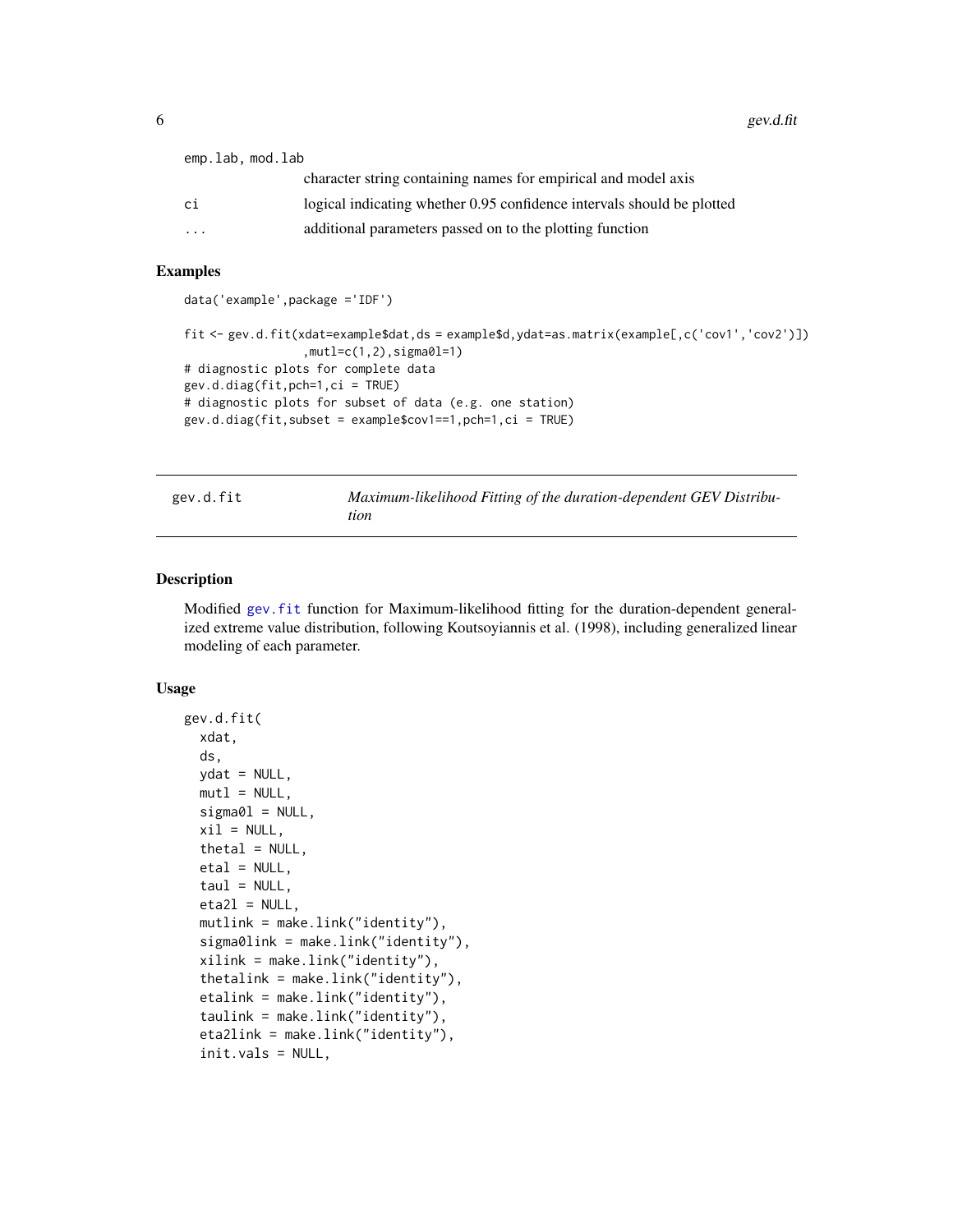#### <span id="page-6-0"></span>gev.d.fit  $\overline{7}$

```
theta_zero = FALSE,
 tau_zero = TRUE,
 eta2_zero = TRUE,
 show = TRUE,
 method = "Nelder-Mead",
 maxit = 10000,...
\mathcal{L}
```
## Arguments

| xdat                | A vector containing maxima for different durations. This can be obtained from<br>IDF.agg.                                                                                                                                                                                                                                                                                                                                                                                                                                                                                                                                                       |
|---------------------|-------------------------------------------------------------------------------------------------------------------------------------------------------------------------------------------------------------------------------------------------------------------------------------------------------------------------------------------------------------------------------------------------------------------------------------------------------------------------------------------------------------------------------------------------------------------------------------------------------------------------------------------------|
| ds                  | A vector of aggregation levels corresponding to the maxima in xdat. 1/60 corre-<br>sponds to 1 minute, 1 corresponds to 1 hour.                                                                                                                                                                                                                                                                                                                                                                                                                                                                                                                 |
| ydat                | A matrix of covariates for generalized linear modeling of the parameters (or<br>NULL (the default) for stationary fitting). The number of rows should be the<br>same as the length of xdat.                                                                                                                                                                                                                                                                                                                                                                                                                                                     |
|                     | mutl, sigma0l, xil, thetal, etal, taul, eta2l                                                                                                                                                                                                                                                                                                                                                                                                                                                                                                                                                                                                   |
|                     | Numeric vectors of integers, giving the columns of ydat that contain covariates<br>for generalized linear modeling of the parameters (or NULL (the default) if the<br>corresponding parameter is stationary). Parameters are: modified location, scale<br>offset, shape, duration offset, duration exponent, respectively.                                                                                                                                                                                                                                                                                                                      |
|                     | mutlink, sigma0link, xilink, thetalink, etalink, eta2link, taulink                                                                                                                                                                                                                                                                                                                                                                                                                                                                                                                                                                              |
|                     | Link functions for generalized linear modeling of the parameters, created with<br>make.link. The default is make.link("identity").                                                                                                                                                                                                                                                                                                                                                                                                                                                                                                              |
| init.vals           | list, giving initial values for all or some parameters (order: mut, sigma0, xi,<br>theta, eta, eta2, tau). If one of those parameters shall not be used (see theta_zero,<br>eta2_zero, tau_zero), the number of parameters has to be reduced accordingly.<br>If some or all given values in init.vals are NA or no init.vals at all is declared (the<br>default), initial parameters are obtained internally by fitting the GEV separately<br>for each duration and applying a linear model to obtain the duration dependency<br>of the location and shape parameter. Initial values for covariate parameters are<br>assumed as 0 if not given. |
| theta_zero          | Logical value, indicating whether theta should be estimated (FALSE, the de-<br>fault) or should stay zero.                                                                                                                                                                                                                                                                                                                                                                                                                                                                                                                                      |
| tau_zero, eta2_zero |                                                                                                                                                                                                                                                                                                                                                                                                                                                                                                                                                                                                                                                 |
|                     | Logical values, indicating whether tau, eta2 should be estimated (TRUE, the de-<br>fault).                                                                                                                                                                                                                                                                                                                                                                                                                                                                                                                                                      |
| show                | Logical; if TRUE (the default), print details of the fit.                                                                                                                                                                                                                                                                                                                                                                                                                                                                                                                                                                                       |
| method              | The optimization method used in optim.                                                                                                                                                                                                                                                                                                                                                                                                                                                                                                                                                                                                          |
| maxit               | The maximum number of iterations.                                                                                                                                                                                                                                                                                                                                                                                                                                                                                                                                                                                                               |
| $\cdots$            | Other control parameters for the optimization.                                                                                                                                                                                                                                                                                                                                                                                                                                                                                                                                                                                                  |
|                     |                                                                                                                                                                                                                                                                                                                                                                                                                                                                                                                                                                                                                                                 |

## Details

For details on the d-GEV and the parameter definitions, see [IDF-package.](#page-1-1)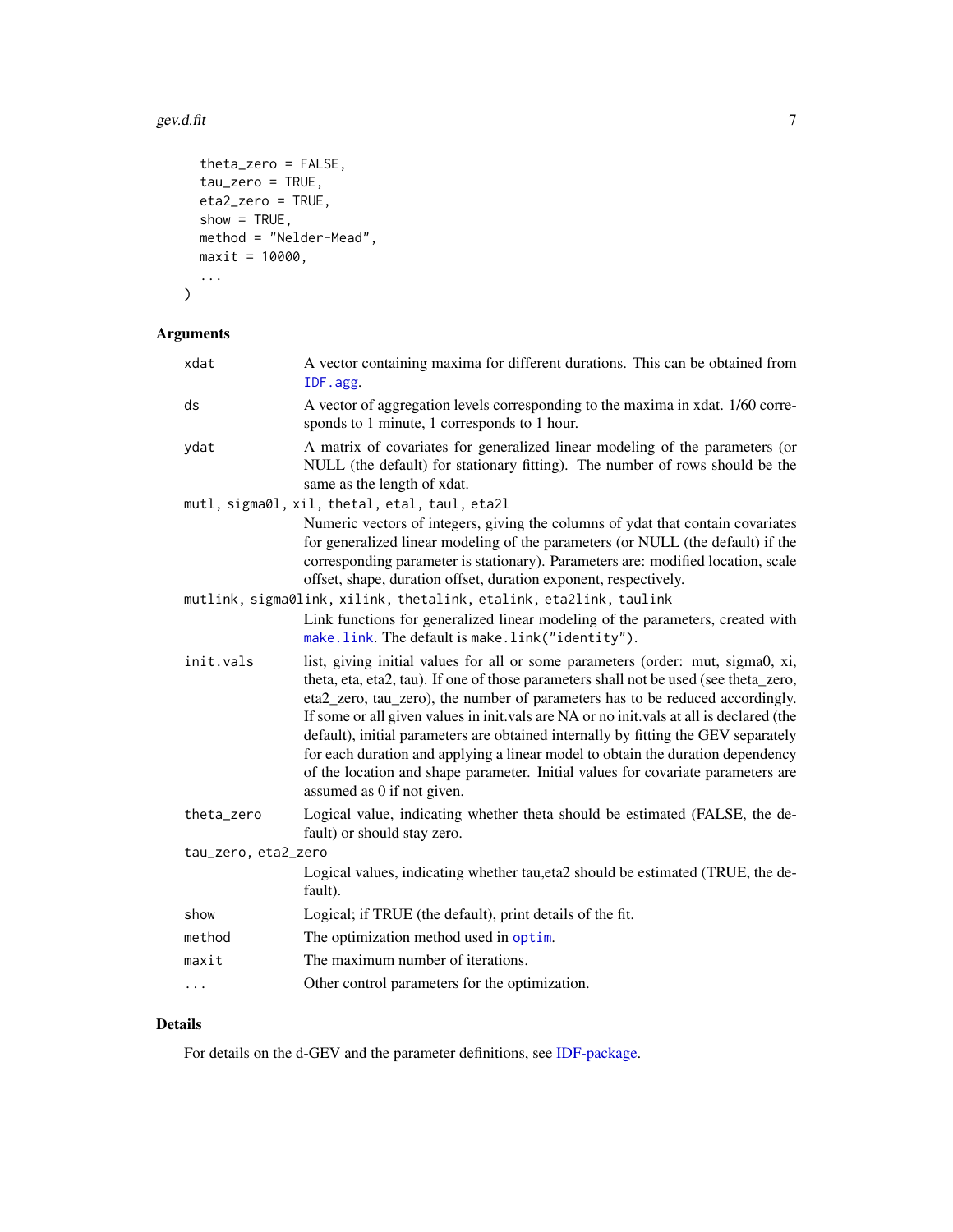## <span id="page-7-0"></span>Value

A list containing the following components. A subset of these components are printed after the fit. If show is TRUE, then assuming that successful convergence is indicated, the components nllh, mle and se are always printed.

| nllh      | single numeric giving the negative log-likelihood value                                                                                                                                                   |
|-----------|-----------------------------------------------------------------------------------------------------------------------------------------------------------------------------------------------------------|
| mle       | numeric vector giving the MLE's for the modified location, scale 0, shape, du-<br>ration offset and duration exponent, resp. If requested, contains also second<br>duration exponent and intensity-offset |
| se        | numeric vector giving the standard errors for the MLE's (in the same order)                                                                                                                               |
| trans     | A logical indicator for a non-stationary fit.                                                                                                                                                             |
| model     | A list with components mutl, sigma0l, xil, thetal and etal. If requested, contains<br>also eta2l and taul                                                                                                 |
| link      | A character vector giving link functions.                                                                                                                                                                 |
| conv      | The convergence code, taken from the list returned by optim. A zero indicates<br>successful convergence.                                                                                                  |
| data      | data is standardized to standard Gumbel.                                                                                                                                                                  |
| cov       | The covariance matrix.                                                                                                                                                                                    |
| vals      | Parameter values for every data point.                                                                                                                                                                    |
| init.vals | Initial values that were used.                                                                                                                                                                            |
| ds        | Durations for every data point.                                                                                                                                                                           |
|           |                                                                                                                                                                                                           |

## See Also

[IDF-package](#page-1-1), [IDF.agg](#page-9-1), [gev.fit](#page-0-0), [optim](#page-0-0)

### Examples

```
# sampled random data from d-gev with covariates
# GEV parameters:
# mut = 4 + 0.2*cov1 +0.5*cov2
# sigma0 = 2+0.5*cov1
# xi = 0.5
# theta = 0# eta = 0.5
# eta2 = 0# tau = 0
data('example',package ='IDF')
```
gev.d.fit(xdat=example\$dat,ds = example\$d,ydat=as.matrix(example[,c('cov1','cov2')]) ,mutl=c(1,2),sigma0l=1)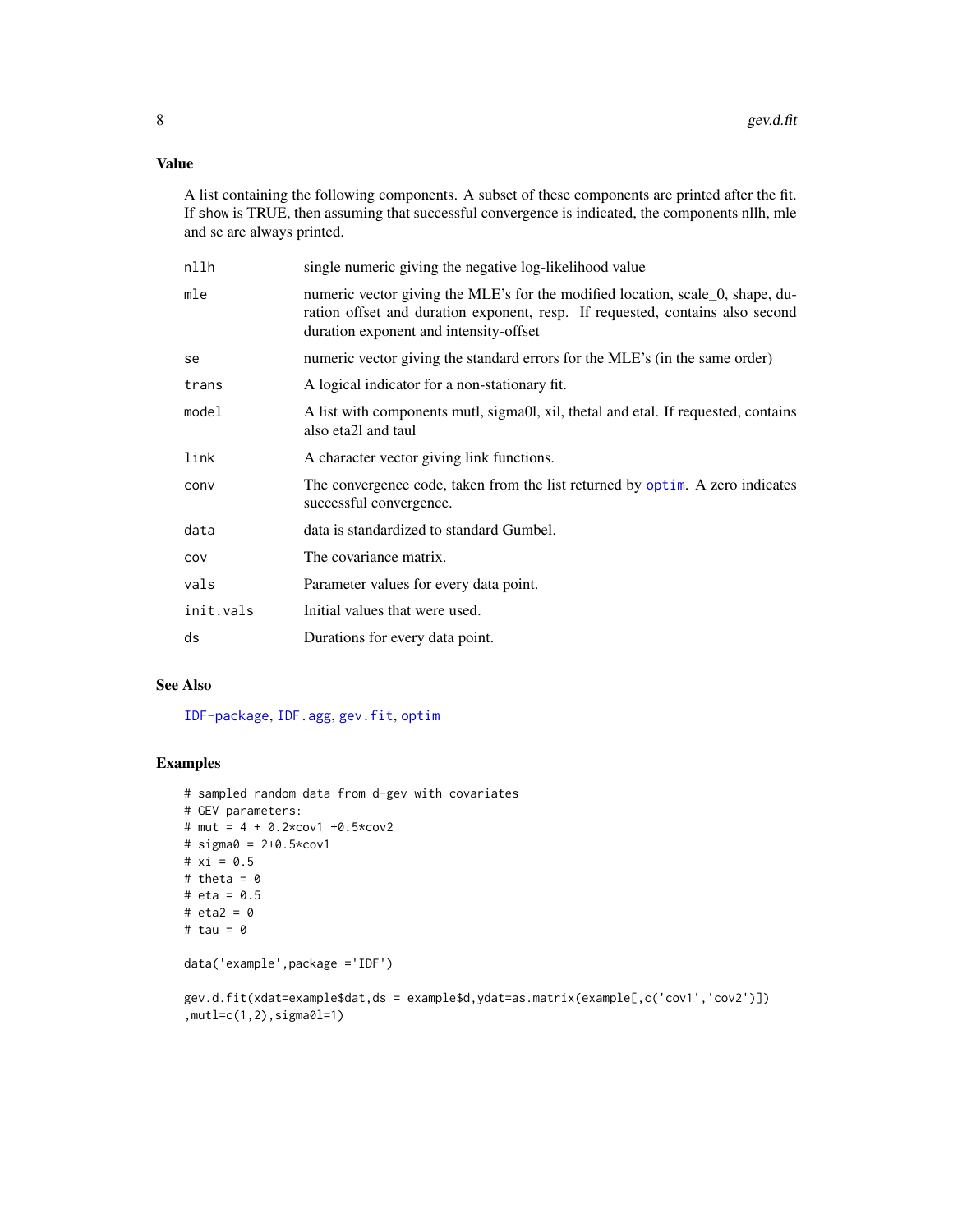<span id="page-8-0"></span>

#### Description

Computes (log-) likelihood of d-GEV model

## Usage

```
gev.d.lik(
  xdat,
  ds,
  mut,
  sigma0,
  xi,
  theta,
  eta,
  log = FALSE,
  tau = \theta,
  eta2 = 0)
```
#### Arguments

| xdat | numeric vector containing observations                                                                                  |
|------|-------------------------------------------------------------------------------------------------------------------------|
| ds   | numeric vector containing corresponding durations (1/60 corresponds to 1 minute,<br>1 corresponds to 1 hour)            |
|      | mut, sigma0, xi, theta, eta, eta2, tau<br>numeric vectors containing corresponding estimates for each of the parameters |
| log  | Logical; if TRUE, the log likelihood is returned.                                                                       |

### Value

single value containing (log) likelihood

#### Examples

```
# compute log-likelihood of observation values not included in fit
train.set <- example[example$d!=2,]
test.set <- example[example$d==2,]
fit \leq gev.d.fit(train.set$dat,train.set$d,mutl = c(1,2),sigma0l = 1
          ,ydat = as.matrix(train.set[c('cov1','cov2')]))
params <- gev.d.params(fit,ydat = as.matrix(test.set[c('cov1','cov2')]))
gev.d.lik(xdat = test.set$dat,ds = test.set$d,mut = params[,1],sigma0 = params[,2],xi = params[,3]
          ,theta = params[,4],eta = params[,5],log=TRUE)
```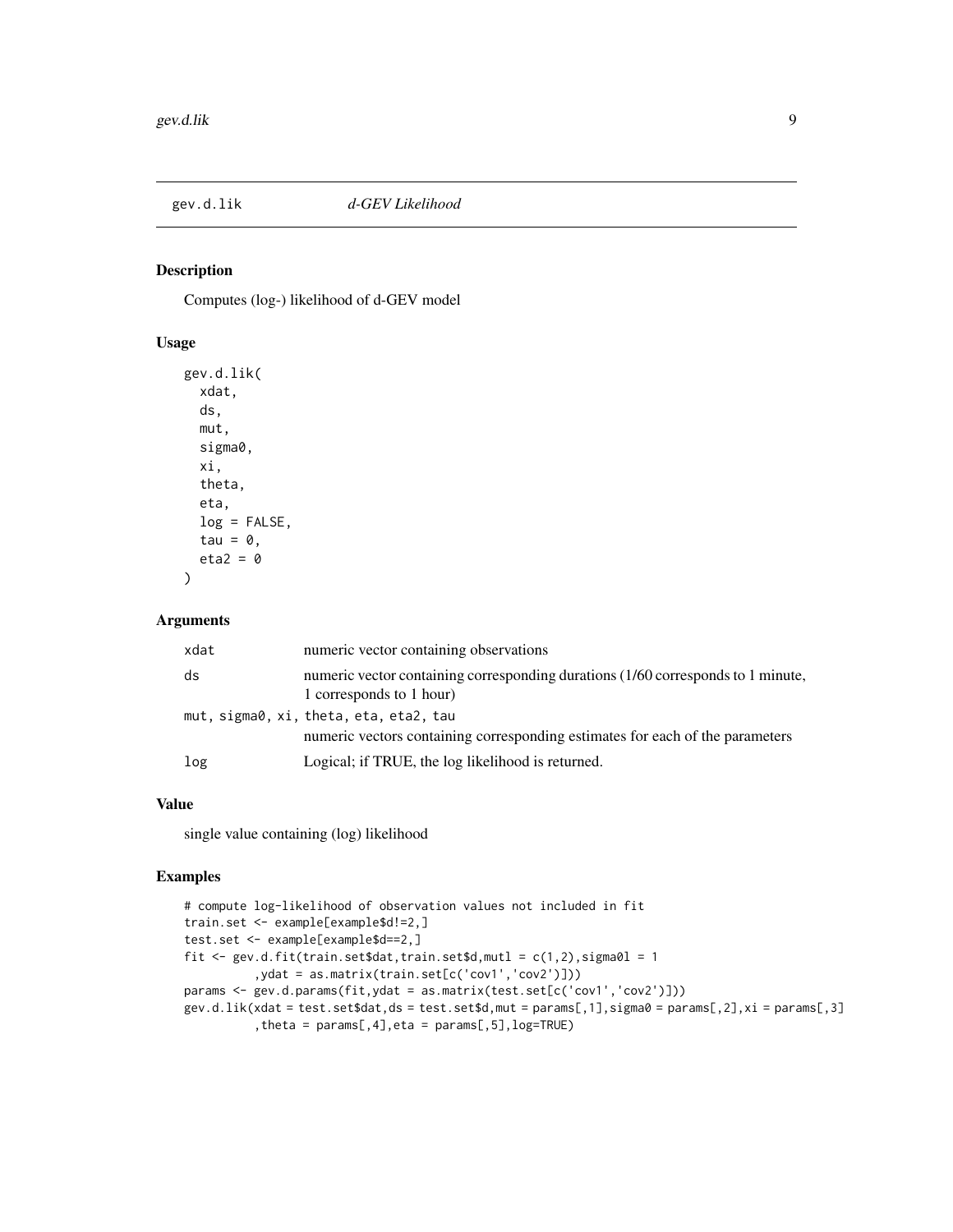## Description

function to calculate mut, sigma0, xi, theta, eta, eta2, tau (modified location, scale offset, shape, duration offset, duration exponent, second duration exponent, intensity offset) from results of [gev.d.fit](#page-5-1) with covariates or link functions other than identity.

#### Usage

gev.d.params(fit, ydat = NULL)

#### Arguments

| fit  | fit object returned by gev.d.fit or gev.fit                                |
|------|----------------------------------------------------------------------------|
| vdat | A matrix containing the covariates in the same order as used in gev.d.fit. |

## Value

data.frame containing mu\_tilde, sigma0, xi, theta, eta, eta2, tau (or mu, sigma, xi for gev.fit objects)

#### See Also

[IDF-package](#page-1-1)

#### Examples

```
data('example',package = 'IDF')
fit <- gev.d.fit(example$dat,example$d,ydat = as.matrix(example[,c("cov1","cov2")])
                  , \text{mutl} = c(1, 2), \text{sigma0l} = 1)gev.d.params(fit = fit, ydat = cbind(c(0.9,1), c(0.5,1)))
```
<span id="page-9-1"></span>IDF.agg *Aggregation and annual maxima for chosen durations*

## Description

Aggregates several time series for chosen durations and finds annual maxima (either for the whole year or chosen months). Returns data.frame that can be used for the function [gev.d.fit](#page-5-1).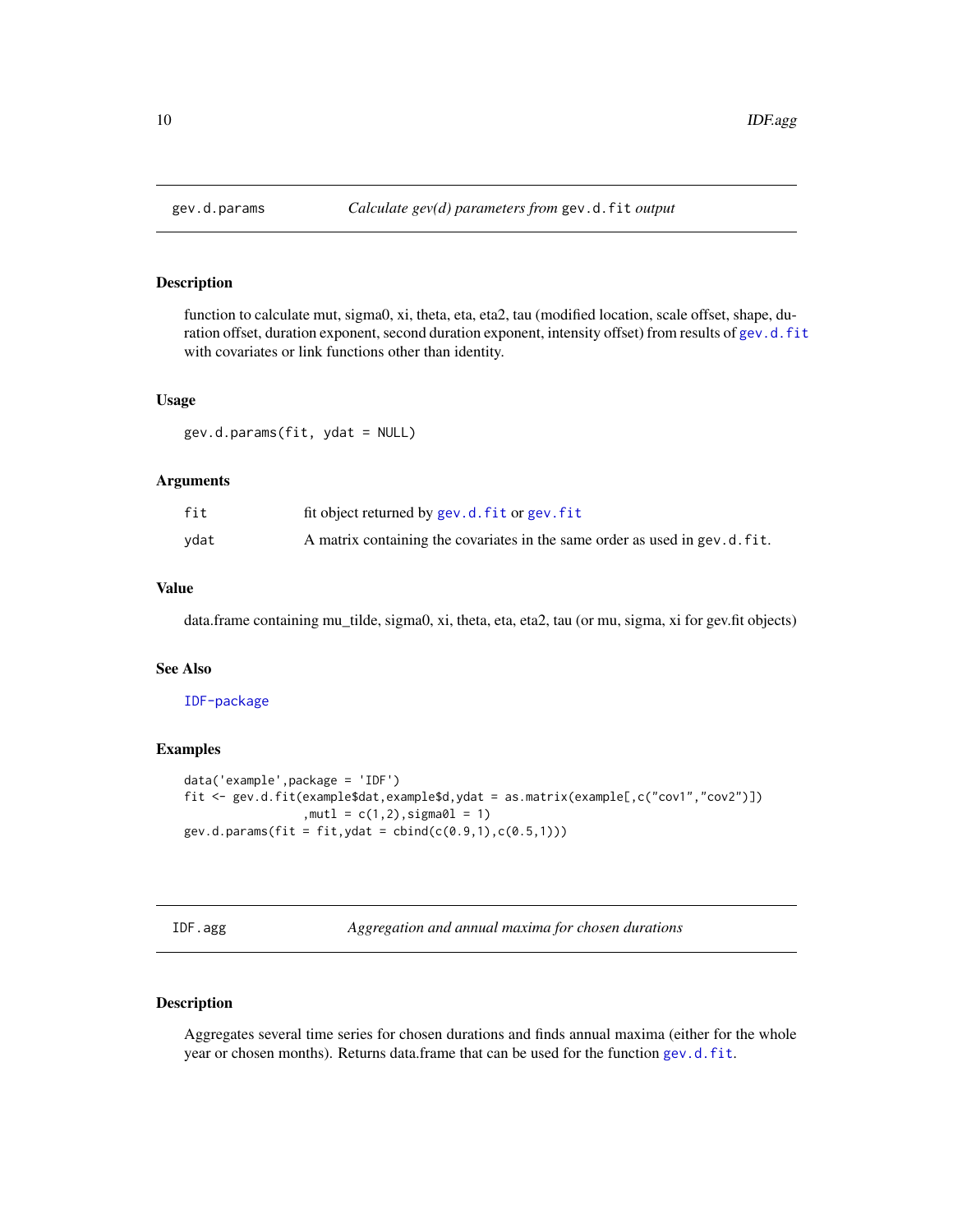#### <span id="page-10-0"></span> $IDF.agg$  and  $11$

## Usage

```
IDF.agg(
  data,
  ds,
  na. accept = 0,
  which.stations = NULL,
 which.mon = list(0:11),
  names = c("date", "RR"),
  cl = 1)
```
## Arguments

| data           | list of data.frames containing time series for every station. The data.frame must<br>have the columns 'date' and 'RR' unless other names are specified in the param-<br>eter 'names'. The column 'date' must contain strings with standard date format. |
|----------------|---------------------------------------------------------------------------------------------------------------------------------------------------------------------------------------------------------------------------------------------------------|
| ds             | numeric vector of aggregation durations in hours. (Must be multiples of time<br>resolution at all stations.)                                                                                                                                            |
| na.accept      | numeric in $[0,1)$ giving maximum percentage of missing values for which block<br>max. should still be calculated.                                                                                                                                      |
| which.stations | optional, subset of stations. Either numeric vector or character vector containing<br>names of elements in data. If not given, all elements in 'data' will be used.                                                                                     |
| which.mon      | optional, subset of months (as list containing values from $0$ to $11$ ) of which to<br>calculate the annual maxima from.                                                                                                                               |
| names          | optional, character vector of length 2, containing the names of the columns to<br>be used.                                                                                                                                                              |
| c1             | optional, number of cores to be used from parl apply for parallel computing.                                                                                                                                                                            |

## Details

If data contains stations with different time resolutions that need to be aggregated at different durations, IDF.agg needs to be run separately for the different groups of stations. Afterwards the results can be joint together using 'rbind'.

## Value

data.frame containing the annual intensity maxima [mm/h] in '\$xdat', the corresponding duration in '\$ds', the '\$year' and month ('\$mon') in which the maxima occurred and the station id or name in '\$station'.

## See Also

[pgev.d](#page-12-1)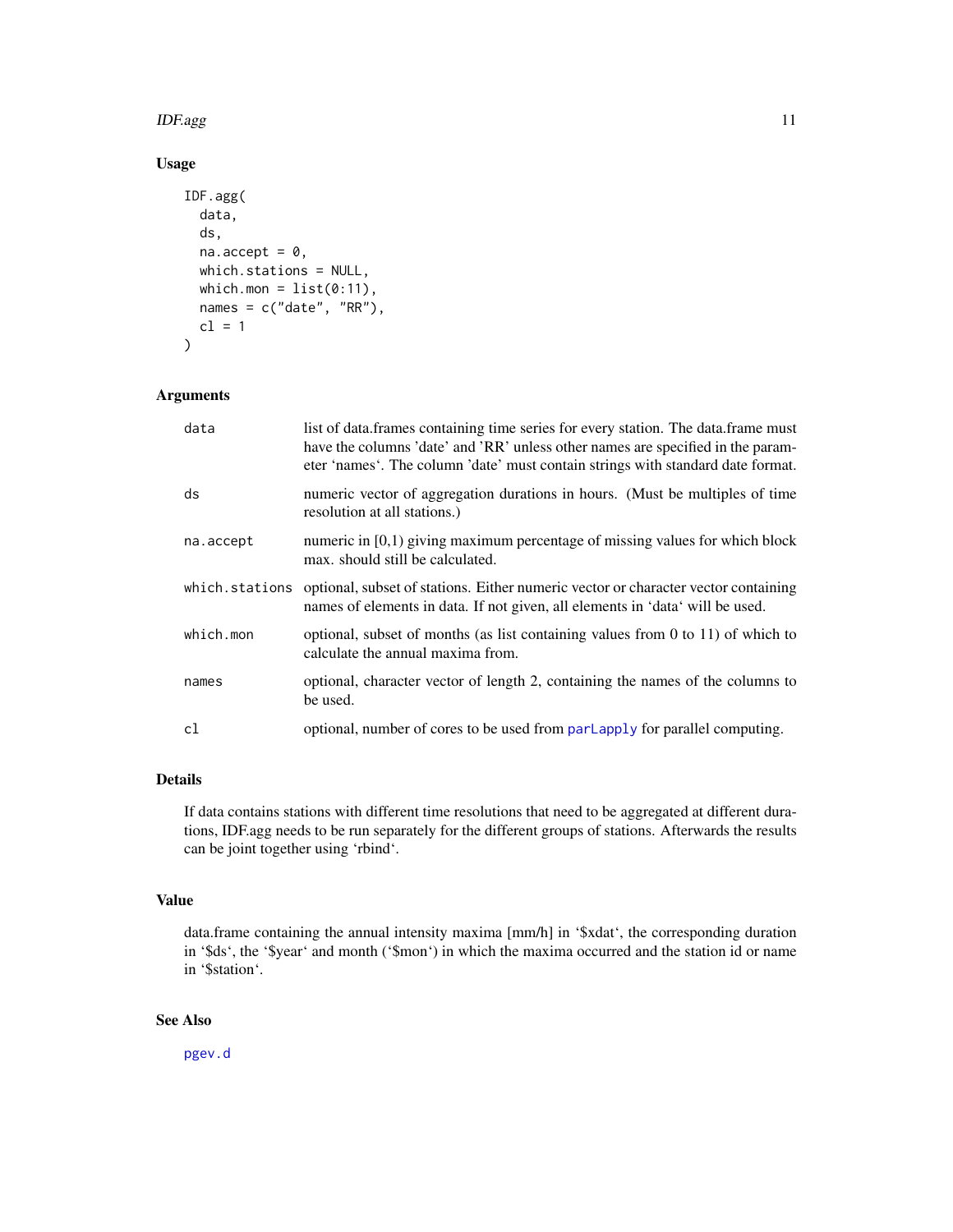## Examples

```
dates <- as.Date("2019-01-01")+0:729
x \leq - \text{rgamma}(n = 730, \text{ shape} = 0.4, \text{ rate} = 0.5)df <- data.frame(date=dates,RR=x)
# get annual maxima
IDF.agg(list('Sample'= df),ds=c(24,48),na.accept = 0.01)
## xdat ds year mon station
## 0.2853811 24 2019 0:11 Sample
## 0.5673122 24 2020 0:11 Sample
## 0.1598448 48 2019 0:11 Sample
## 0.3112713 48 2020 0:11 Sample
# get monthly maxima for each month of june, july and august
IDF.agg(list('Sample'=df), ds=c(24,48),na. accept = 0.01, which.mon = list(5,6,7))# get maxima for time range from june to august
IDF.agg(list('Sample'=df),ds=c(24,48),na.accept = 0.01,which.mon = list(5:7))
```
IDF.plot *Plotting of IDF curves at a chosen station*

#### Description

Plotting of IDF curves at a chosen station

## Usage

```
IDF.plot(
  durations,
  fitparams,
 probs = c(0.5, 0.9, 0.99),
  \text{cols} = 4:2,add = FALSE,legend = TRUE,
  ...
)
```

| durations | vector of durations for which to calculate the quantiles.                                                                                                                                                                                |
|-----------|------------------------------------------------------------------------------------------------------------------------------------------------------------------------------------------------------------------------------------------|
| fitparams | vector containing parameters mut, sigma0, xi, theta, eta (modified location, scale<br>offset, shape, duration offset, duration exponent) for chosen station as obtained<br>from gev.d. fit (or gev.d. params for model with covariates). |
| probs     | vector of non-exceedance probabilities for which to plot IDF curves ( $p = 1$ -<br>1/(Return Period))                                                                                                                                    |

<span id="page-11-0"></span>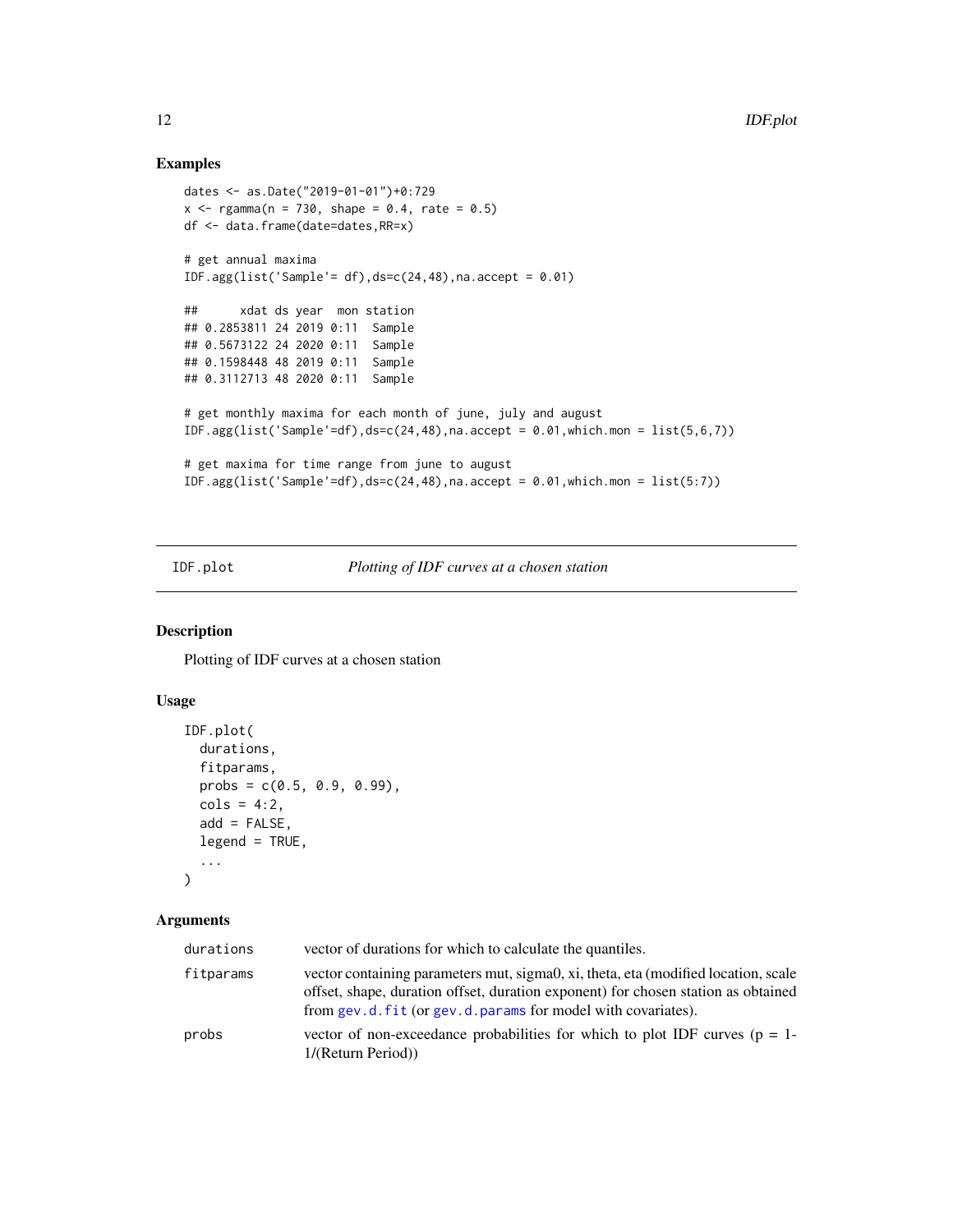#### <span id="page-12-0"></span>pgev.d the contract of the contract of the contract of the contract of the contract of the contract of the contract of the contract of the contract of the contract of the contract of the contract of the contract of the con

| cols      | vector of colors for IDF curves. Should have same length as probs             |
|-----------|-------------------------------------------------------------------------------|
| add       | logical indicating if plot should be added to existing plot, default is FALSE |
| legend    | logical indicating if legend should be plotted (TRUE, the default)            |
| $\ddotsc$ | additional parameters passed on to the plot function                          |

## Examples

```
data('example',package = 'IDF')
# fit d-gev
fit <- gev.d.fit(example$dat,example$d,ydat = as.matrix(example[,c("cov1","cov2")])
                  , \text{mutl} = c(1, 2), \text{sigma0l} = 1)# get parameters for cov1 = 1, cov2 = 1
par <- gev.d.params(fit = fit, ydat = matrix(1,1,2))
# plot quantiles
IDF.plot(durations = seq(0.5, 35, 0.2), fitparams = par)
# add data points
points(example[example$cov1==1,]$d,example[example$cov1==1,]$dat)
```
<span id="page-12-1"></span>pgev.d *d-GEV cumulative distribution function*

## Description

Cumulative probability distribution function of duration-dependent GEV distribution

## Usage

```
pgev.d(q, mut, sigma0, xi, theta, eta, d, tau = 0, eta2 = 0, ...)
```

| q                 | vector of quantiles                                                                                             |
|-------------------|-----------------------------------------------------------------------------------------------------------------|
|                   | mut, sigma0, xi numeric value, giving modified location, modified scale and shape parameter                     |
| theta             | numeric value, giving duration offset (defining curvature of the IDF curve)                                     |
| eta               | numeric value, giving duration exponent (defining slope of the IDF curve)                                       |
| d                 | positive numeric value, giving duration                                                                         |
| tau               | numeric value, giving intensity offset $\tau$ (defining flattening of the IDF curve).<br>Default: $\tau = 0$ .  |
| eta2              | numeric value, giving a second duration exponent $\eta_2$ (needed for multiscaling).<br>Default: $\eta_2 = 0$ . |
| $\cdot\cdot\cdot$ | additional parameters passed to pgev                                                                            |
|                   |                                                                                                                 |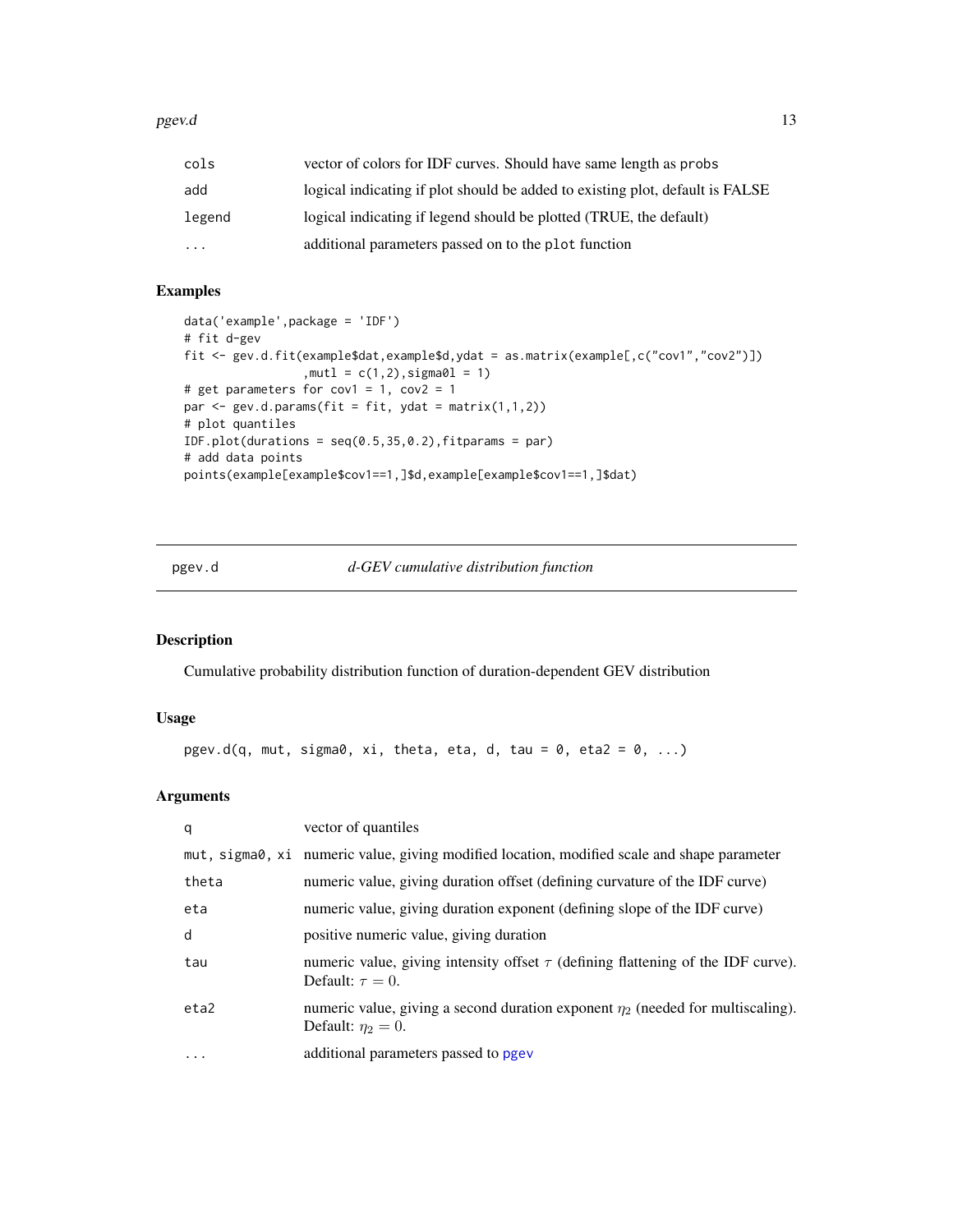## <span id="page-13-0"></span>Details

The duration dependent GEV distribution is defined after [Koutsoyiannis et al., 1998]:

$$
G(x) = \exp[-(1 + \xi(x/\sigma(d) - \mu_t))^{-1/\xi}]
$$

with the duration dependent scale  $\sigma(d) = \sigma_0/(d + \theta)^\eta$  and modified location parameter  $\mu_t$  $\mu/\sigma(d)$ .

For details on the d-GEV and the parameter definitions, see [IDF-package.](#page-1-1)

## Value

list containing vectors of probability values for given quantiles. The first element of the list are the probability values for the first given duration etc.

#### See Also

[dgev.d](#page-2-1), [qgev.d](#page-13-1), [rgev.d](#page-14-1)

#### Examples

 $x \leq -\text{seq}(4, 20, 0.1)$ prob <- pgev.d(q=x,mut=4,sigma0=2,xi=0,theta=0.1,eta=0.1,d=1)

<span id="page-13-1"></span>

qgev.d *d-GEV quantile function*

#### Description

Quantile function of duration-dependent GEV distribution (inverse of the cumulative probability distribution function)

#### Usage

qgev.d(p, mut, sigma0, xi, theta, eta, d, tau = 0, eta2 = 0, ...)

| p         | vector of probabilities                                                                                         |
|-----------|-----------------------------------------------------------------------------------------------------------------|
|           | mut, sigma0, xi numeric value, giving modified location, modified scale and shape parameter                     |
| theta     | numeric value, giving duration offset (defining curvature of the IDF curve for<br>short durations)              |
| eta       | numeric value, giving duration exponent (defining slope of the IDF curve)                                       |
| d         | positive numeric value, giving duration                                                                         |
| tau       | numeric value, giving intensity offset $\tau$ (defining flattening of the IDF curve).<br>Default: $\tau = 0$ .  |
| eta2      | numeric value, giving a second duration exponent $\eta_2$ (needed for multiscaling).<br>Default: $\eta_2 = 0$ . |
| $\ddotsc$ | additional parameters passed to qgev                                                                            |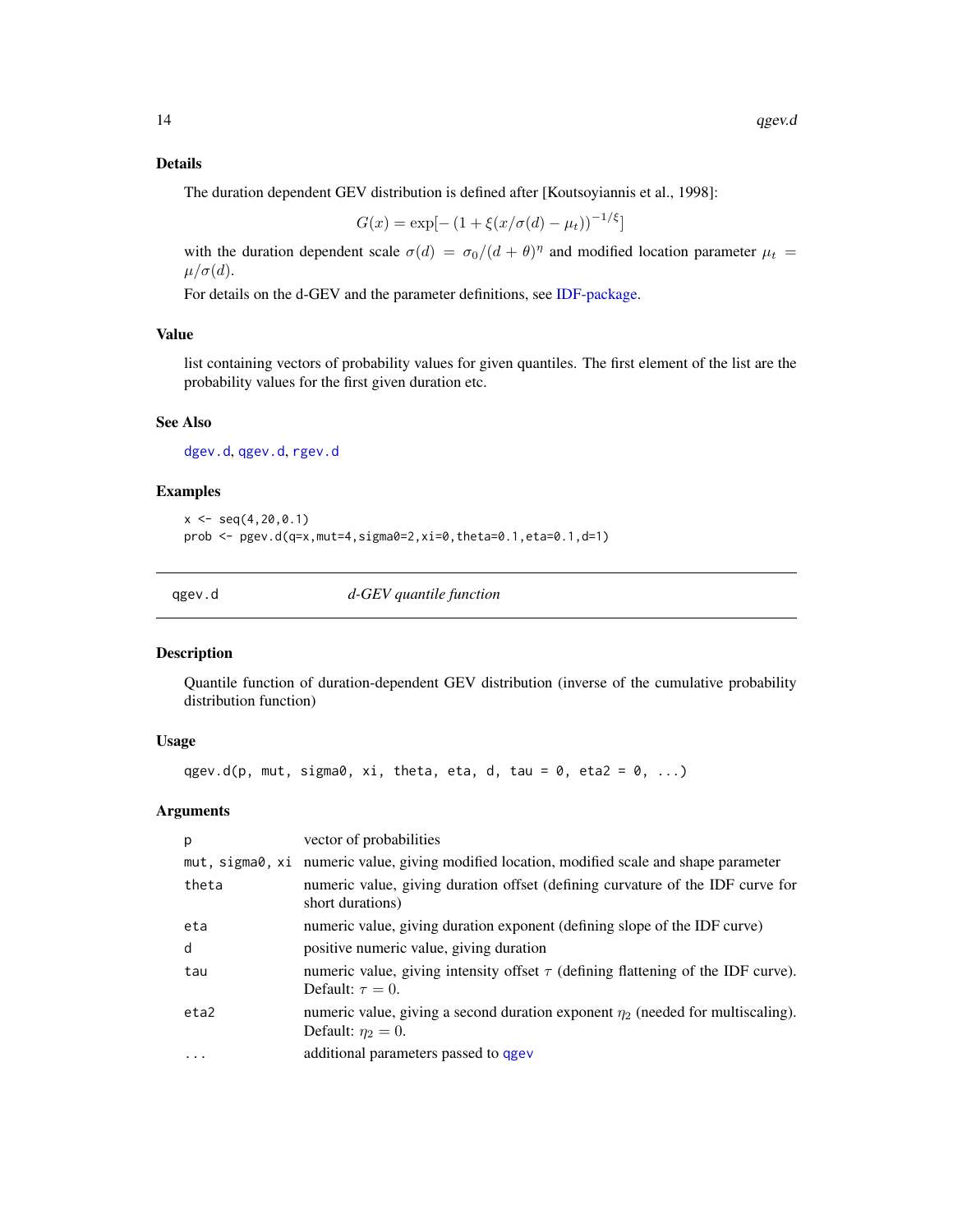<span id="page-14-0"></span>rgev.d is a state of the state of the state of the state of the state of the state of the state of the state of the state of the state of the state of the state of the state of the state of the state of the state of the st

## Details

The duration dependent GEV distribution is defined after [Koutsoyiannis et al., 1998]:

$$
G(x) = \exp[-(1 + \xi(x/\sigma(d) - \mu_t))^{-1/\xi}]
$$

with the duration dependent scale  $\sigma(d) = \sigma_0/(d + \theta)^\eta$  and modified location parameter  $\mu_t$  $\mu/\sigma(d)$ .

For details on the d-GEV and the parameter definitions, see [IDF-package.](#page-1-1)

#### Value

list containing vectors of quantile values for given probabilities. The first element of the list are the q. values for the first given duration etc.

#### See Also

[pgev.d](#page-12-1), [dgev.d](#page-2-1), [rgev.d](#page-14-1)

#### Examples

```
p \leq C(0.5, 0.9, 0.99)# calulate quantiles for one duration
qgev.d(p=p,mut=4,sigma0=2,xi=0,theta=0.1,eta=0.3, d=1)
# calculate quantiles for sequence of durations
ds \leq 2^seq(0,4,0.1)
qs <- lapply(ds,qgev.d,p=p,mut=4,sigma0=2,xi=0,theta=0.1,eta=0.3)
qs <- simplify2array(qs)
plot(ds,qs[1,],ylim=c(3,20),type='l',log = 'xy',ylab='Intensity',xlab = 'Duration')
for(i in 2:3){
  lines(ds,qs[i,],lty=i)
}
legend('topright',title = 'p-quantile',
       legend = p, lty=1:3, bty = 'n')
```
<span id="page-14-1"></span>

```
rgev.d Generation of random variables from d-GEV
```
## Description

Generation of random variables following duration-dependent GEV.

#### Usage

```
rgev.d(n, mut, sigma0, xi, theta, eta, d, tau = 0, eta2 = 0)
```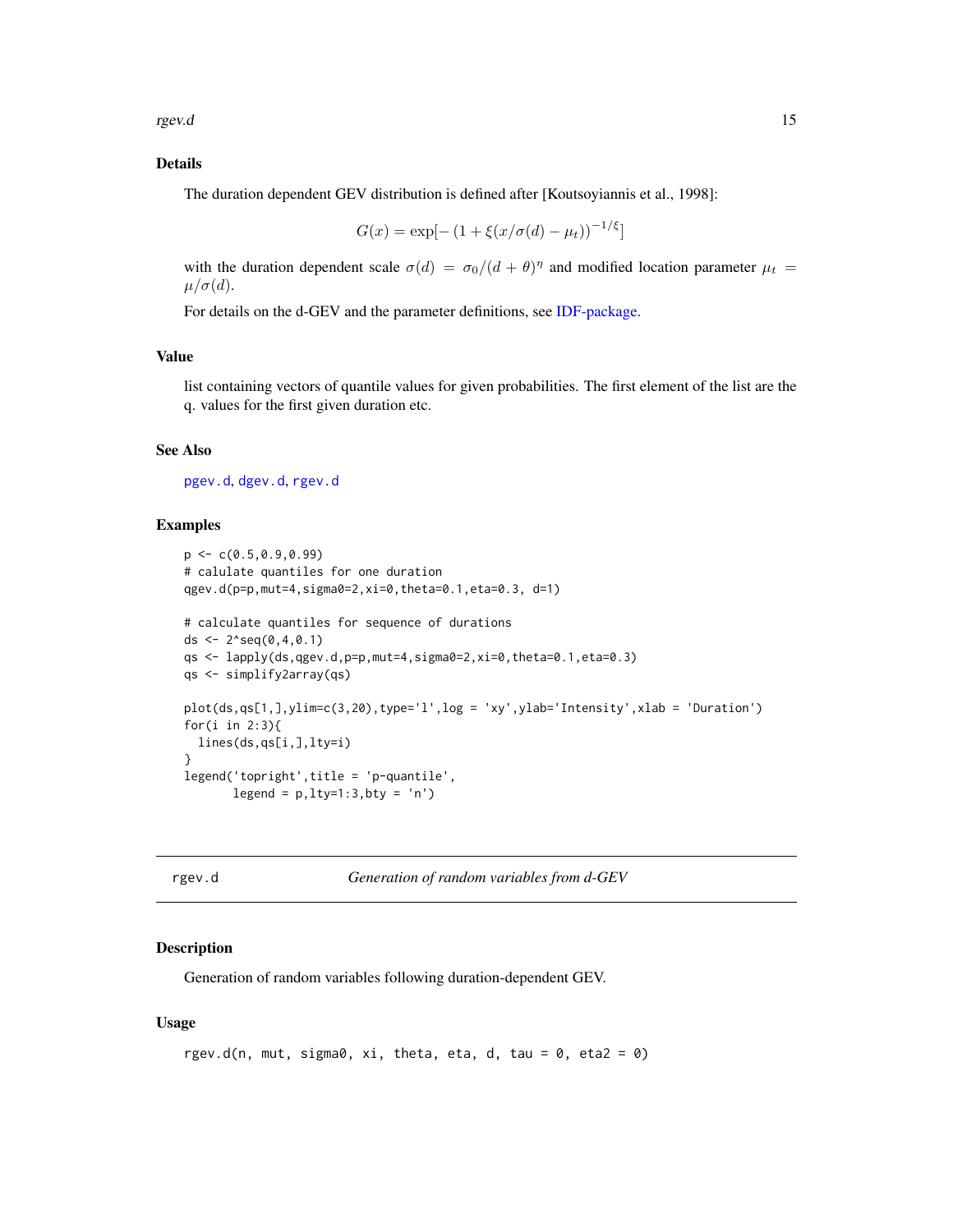#### <span id="page-15-0"></span>**Arguments**

| n     | number of random variables per duration                                                                         |
|-------|-----------------------------------------------------------------------------------------------------------------|
|       | mut, sigma0, xi numeric value, giving modified location, modified scale and shape parameter                     |
| theta | numeric value, giving duration offset (defining curvature of the IDF curve)                                     |
| eta   | numeric value, giving duration exponent (defining slope of the IDF curve)                                       |
| d     | positive numeric value, giving duration                                                                         |
| tau   | numeric value, giving intensity offset $\tau$ (defining flattening of the IDF curve).<br>Default: $\tau = 0$ .  |
| eta2  | numeric value, giving a second duration exponent $\eta_2$ (needed for multiscaling).<br>Default: $\eta_2 = 0$ . |

## Details

For details on the d-GEV and the parameter definitions, see [IDF-package](#page-1-1)

#### Value

list containing vectors of random variables. The first element of the list are the random values for the first given duration etc. Note that the random variables for different durations are nor ordered (contrary to precipitation maxima of different durations).

#### See Also

[pgev.d](#page-12-1), [qgev.d](#page-13-1), [dgev.d](#page-2-1)

### Examples

```
# random sample for one duration
rgev.d(n=100,mut=4,sigma0=2,xi=0,theta=0.1,eta=0.3,d=1)
# compare randomn samples for different durations
ds < -c(1, 4)samp \leq lapply(ds,rgev.d,n=100,mut=4,sigma0=2,xi=0,theta=0.1,eta=0.3)
hist(samp[[1]],breaks = 10,col=rgb(1,0,0,0.5),freq = FALSE,ylim=c(0,0.3),xlim=c(3,20),xlab='x',main = 'Random d-GEV samples')
hist(samp[[2]],breaks = 10,add=TRUE,col=rgb(0,0,1,0.5),freq = FALSE)
legend('topright', fill = c(rgb(1, 0, 0, 0.5),rgb(0, 0, 1, 0.5)),legend = past('d=', 1:2, 'h'), title = 'Duration')
```